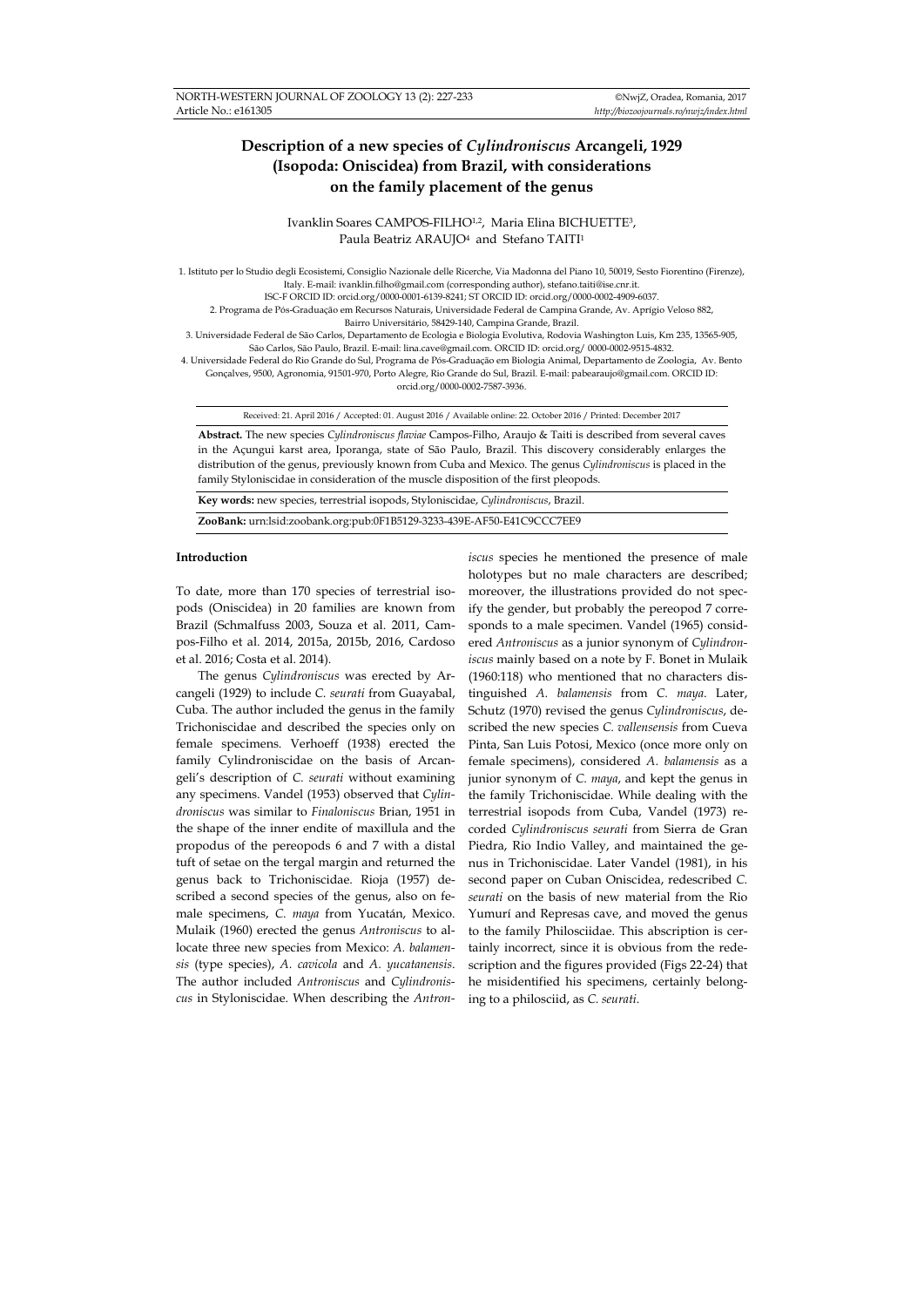

Figure 1. A: Specimen of *Cylindroniscus flaviae* Campos-Filho, Araujo & Taiti n. sp. feeding on guano; B: formation of Parque Estadual Turístico do Alto Ribeira - PETAR; C: Distribution map of *Cylindroniscus flaviae*.

The discovery of a new species of *Cylindroniscus* from the Brazilian caves in the Açungui karst area, Iporanga, state of São Paulo, with the examination of male specimens, enables us to include the genus in the family Styloniscidae. This record considerably enlarges the genus distribution, previously known only from Cuba and Mexico.

### **Material and methods**

Specimens were collected from different caves in southern Brazil. The caves are rich in organic matter such as guano piles (Fig. 1A) and dead wood. The material was stored in 75% ethanol and identifications were based on morphological characters. The species has been illustrated with the aid of a camera lucida mounted on Wild M5 and M20 microscopes. The material used in this study is deposited in the Natural History Museum of the University, Zoology Section 'La Specola', Florence, Italy (MZUF), and the Museu de Zoologia, Universidade de São Paulo, São Paulo, Brazil (MZUSP).

#### Study Area

### Açungui Group, Iporanga, southeastern Brazil

The Açungui Group is located in the southern part of the state of São Paulo and eastern part of the state of Paraná and is defined geologically by the presence of metasediments, deposited in a Pre-Cambrian tectonically active environment. The lithology consists of crystalline limestones, quartzites, phyllites, metaconglomerates and metabasites (Auler & Farrant 1996). This karst region is inserted in the Atlantic, Araucaria Forest and Paraná Forest Provinces, Chacoan Subregion (Morrone 2014), with warm temperate climate, fully humid with hot summer (Cfa) according to the classification by Kottek et al. (2006), and with Atlantic Forest vegetation (Fig. 1B,C) (Colombo & Joly 2010). Two conservation units protect the area; the Parque Estadual Intervales - PEI, and the Parque Estadual Turístico do Alto Ribeira - PETAR. The Caverna do Diabo cave is located in another conservation unit, the Parque Estadual de Jacupiranga, contiguous to the former ones, and represents the northernmost record of the species in the Açungui Group.

### **Systematic Account**

## **Styloniscidae Vandel, 1952**

### *Cylindroniscus* **Arcangeli, 1929**

Type species. *Cylindroniscus seurati* Arcangeli, 1929 by monotypy.

Diagnosis. Colourless; body with smooth dorsum; pereon with almost parallel sides conferring cylindrical shape; eyes absent; cephalon with suprantennal line, no antennary lobes and no frontal line; pleonites 3-5 with reduced epimera; telson triangular; antennula of three articles with distal article bearing line of stout aesthetascs, often apically cleft; antennal flagellum of 3-5 articles; mandibles with long seta near outer margin, left mandible with two penicils, right mandible with one penicil, sometimes one penicil on molar process;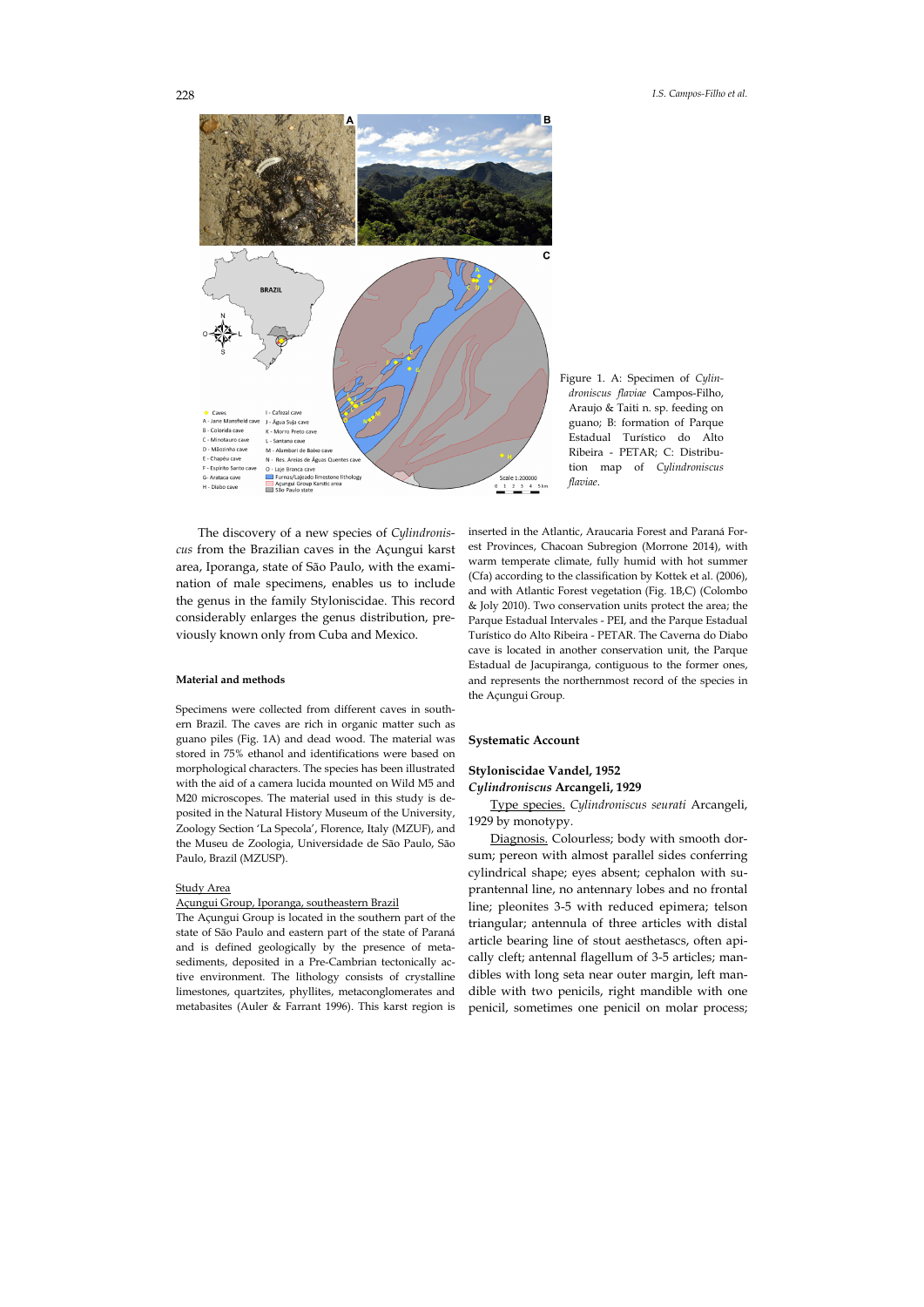maxillula outer branch with 3+4 or 5 teeth, inner branch with two stout apical penicils and a long seta; maxilliped endite with apical penicil; pereopod 6 and 7 propodus with distal tuft of setae on tergal margin; uropod exopod and endopod inserted at the same level. Male pleopod 1 endopod of two articles, distal article flagelliform; male pleopod 2 endopod stout, consisting of two articles.

Remarks. The family Styloniscidae differs from Trichoniscidae in the shape of the muscles of the male pleopod 1 and 2 endopods and their attachment to the pleonites (Erhard 1997). The two families also differ in their biogeography, the Styloniscidae mainly having a Gondwanan distribution and the Trichoniscidae a Holarctic distribution (see Vandel 1958, Erhard 1997, Souza et al. 2015). In the Styloniscidae the male pleopod 1 endopod is moved by a pair of long and strong muscles arising from pleonite 1 (Vandel 1952). Erhard (1997) named these muscles as M-48. In the Trichoniscidae the M-48 muscles of the male pleopod 1 endopod are short and connected to the sternite of pleopod 1. In *Cylindroniscus* these muscles are definitely like in Styloniscidae (see Fig. 5A) and the genus should be included in this family rather than in Trichoniscidae.

At present, the family Styloniscidae includes 93 species and 13 genera distributed in four subfamilies: Styloniscinae, Notoniscinae, Kuscheloniscinae and Iuiuniscinae (Schmalfuss 2003, Nunomura 2007, Souza et al. 2015, Taiti & Wynne 2015, Campos-Filho et al. 2014, 2016). According to the body shape without dorsal ribs and pleon narrower than pereon, *Cylindroniscus* belongs to the subfamily Styloniscinae.

*Cylindroniscus* resembles *Spelunconiscus* Campos-Filho, Araujo & Taiti, 2014 in the shape of the genital papilla and male pleopod 1 and 2 (see Fig. 8A-C in Campos-Filho et al. 2014); it differs in having no frontal lobes on the cephalon, the inner branch of the maxillula with two stout penicils and a long seta instead of three penicils, and in the presence of a distal tuft of long setae on the tergal margin of the propod of the pereopods 6 and 7. This character is present also in the genus *Brackenridgia* Ulrich, 1902, which comprises 9 species from southern United States and Mexico (Schmalfuss 2003, Lewis 2004). This characteristic probably evolved by convergence in *Brackenridgia*, since this genus is presently included in the family Trichoniscidae (Vandel 1965, Schultz 1984, Lewis 2004). However, its family position needs to be carefully checked.

## *Cylindroniscus flaviae* **Campos-Filho, Araujo & Taiti n. sp.**

### **Figs 1C, 2-5**

Type material examined. *Holotype*: São Paulo: 1 ♂ (MZUSP 34536), Iporanga, Parque Estadual Turístico do Alto Ribeira – PETAR (Turistic State Park Alto do Ribeira), Alambari de Baixo cave, Bairro da Serra, 24º33'25"S 48º39'54"W, 16- 20/IX/2009, leg. F. Pellegatti-Franco. *Paratypes*: 2 ♂♂, 11 ♀♀: (MZUSP 34537), 3 ♂♂, 4 ♀♀ (MZUF 9654), same data as holotype;  $1 \nsubseteq (MZUSP 34538)$ , same locality as holotype, 02/X/2012, leg. M.E. Bichuette; 2 ♀♀ (MZUSP 34539), Iporanga, Minotauro cave, 15º17'43"S 46º19'14"W, 26-30/III/2009, leg. F. Pellegatti-Franco; 1  $\zeta$ , 1  $\varphi$  (MZUSP 34540), Iporanga, Parque Estadual Intervales – PEI (Intervales State Park), Bocaina/Lajeado, Jane Mansfield cave, 24º16'2"S, 48º26'42"W, 26-30/III/2009, leg. F. Pellegatti-Franco; 1 ♀ (MZUSP 34541), Iporanga, PEI, Bocaina/Lajeado, Mãozinha cave, 24º16'22"S 48º26'56"W, 14-16/IX/2009, leg. F. Pellegatti-Franco; Iporanga, PETAR, Colorida cave, 24º16'25"S 48º25'11"W, 26-30/III/2009, leg. F. Pellegatti-Franco: 1 ♂ (MZUSP 34542), 1 ♀ (MZUSP 34543); Iporanga, PETAR, Caboclos I, Chapéu cave, 24º26'5"S 48º35'25"W, 26- 30/III/2009, leg. F. Pellegatti-Franco: 2 ♂♂ (MZUSP 34544), 1 ♀ (MZUSP 34545); 2 ♂♂, 1 ♀ (MZUSP 34546), Iporanga, Caboclos II, Espírito Santo cave, 24º26'34"S 48º37'3"W, 26-30/III/2009, leg. F. Pellegatti-Franco; Iporanga, PETAR, Caboclos II, Arataca cave, 24º27'24"S 48º25'23"W, 8- 13/XI/2009, leg. F. Pellegatti-Franco: 1 3, 2 ♀♀ (MZUSP 34547), 1 ♂, 1 ♀ (MZUF 9655); São Paulo: Eldorado, Jacupiranga, Diabo cave, 24º27'53"S 48º35'2"W, 16-20/IX/2009, leg. F. Pellegatti-Franco: 5 33, 13 99, 3 juv. (MZUSP 34548), 2 33, 3 ♀♀ (MZUF 9657); Iporanga, PETAR, Santana, Cafezal cave, 24º31'11"S 48º42'50"W, 13- 20/IV/2009, leg. F. Pellegatti-Franco: 5 ♀♀ (MZUSP 34549), 3 ♂♂, 4 ♀♀ (MZUF 9658); Iporanga, PETAR, Santana, Água Suja cave, 24º31'36"S 48º42'31"W, 13-20/IX/2009, leg. F. Pellegatti-Franco: 2 33 (MZUSP 34550), 1 ♀ (MZUSP 34551), 2 ♂♂ (MZUF 9656); 1 ♂, 1 ♀ (MZUSP 34552), Iporanga, PETAR, Santana, Morro Preto cave, 24º32'0.6"S 48º41'57"W, 13- 20/IV/2009, leg. F. Pellegatti-Franco; 1 3, 3 ♀♀, 1 juv. (MZUSP 34553), Iporanga, PETAR, Santana cave, 24º32'0.6"S 48º42'8"W, 13-20/IX/2009, leg. F. Pellegatti-Franco; 1 ♀ (MZUSP 34554), Iporanga,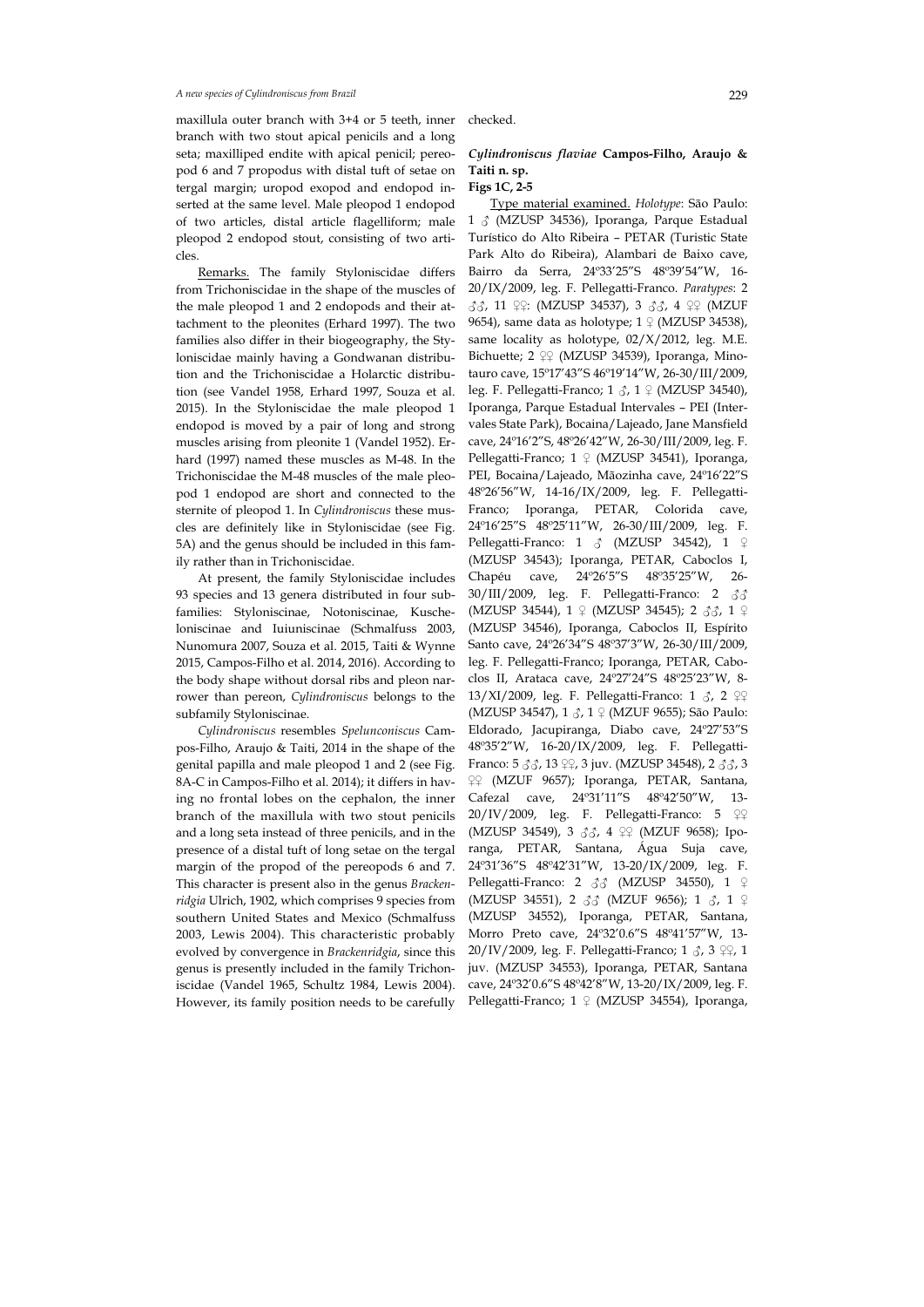PETAR, Laje Branca cave, 24º32'58"S 48º43'16"W, 2/VIII/2013. leg. M.E. Bichuette;  $1 \nsubseteq (MZUSP)$ 34555), Iporanga, Ressurgência das Areias de Águas Quentes cave, 24º33'45"S 48º40'18"W, 29/IX/2012, leg. M.E. Bichuette.

Description. Maximum length: ♂, 2 mm; ♀, 3 bent downwards medially Eyes absent. Posterior mm. Colourless body. Dorsal surface of cephalon corners of pereonites 1 and 2 right-angled, of and pereon minutely granulated, pleon smooth (Fig. 2A). Dorsal scale-setae tricorn-shaped in middle segments (Fig. 2B) and ovoidal on lateral margins (Fig. 2C). Cephalon (Fig. 2D, E) with no antennary lobes; profrons with suprantennal line



Figure 2. *Cylindroniscus flaviae* Campos-Filho, Araujo & Taiti n. sp. Female paratype: A: habitus. Male paratype: B: dorsal scale-seta; C: lateral scale-seta; D: cephalon, frontal view; E: cephalon and pereonites 1 and 2, lateral view; F: pleonites 3-5, telson and uropod; G: antennula; H: antenna.



Figure 3. *Cylindroniscus flaviae* Campos-Filho, Araujo & Taiti n. sp. Male paratype: A: left mandible; B: right mandible; C: maxillula outer endite; D: maxilla; E: maxilliped.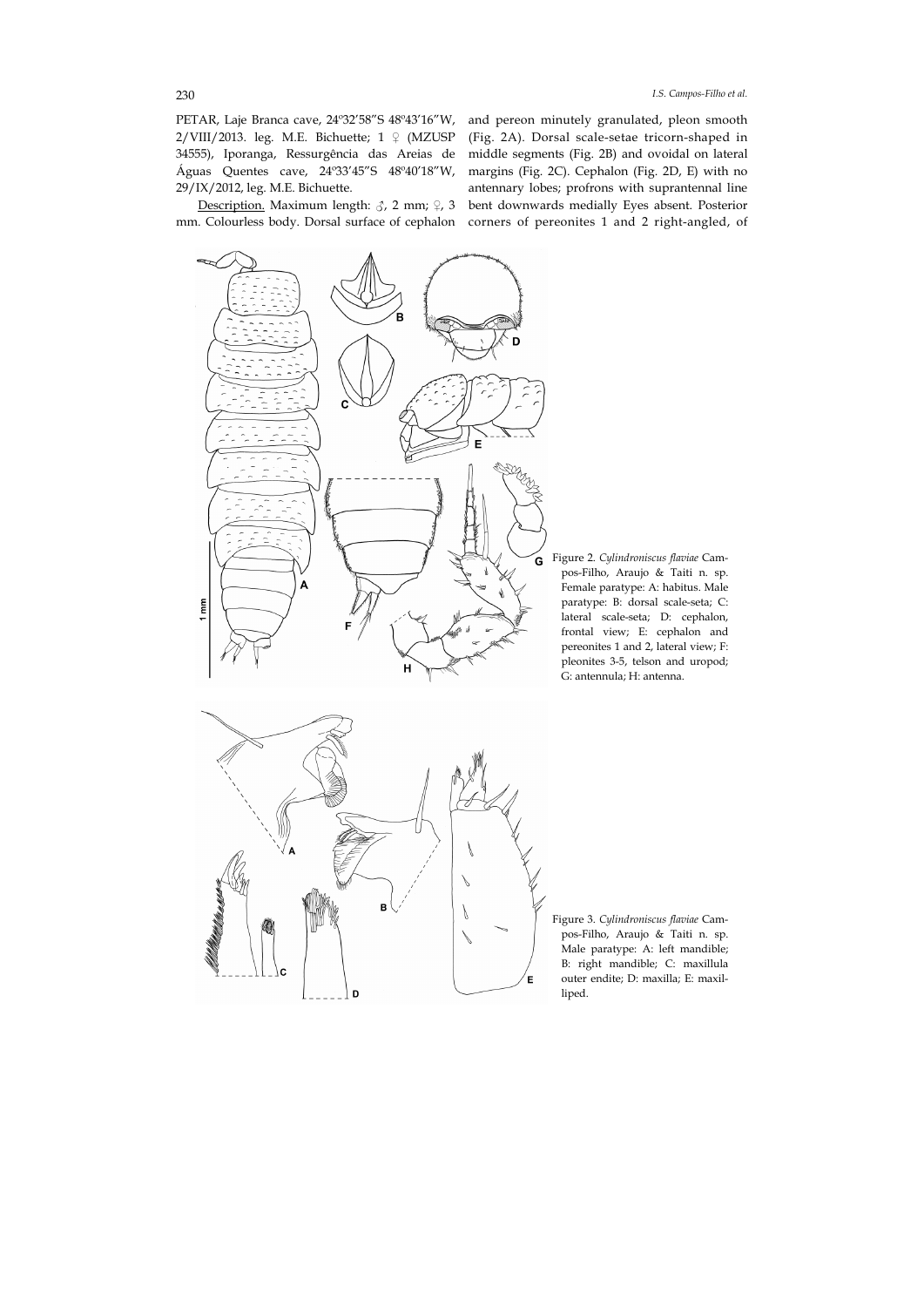

pereonites 3–7 progressively more acute (Fig. 2A). Pleonites 3–5 epimera with gland pores along margins (Fig. 2F). Telson (Fig. 2F) almost 4 times as wide as long, with slightly concave sides and broadly rounded apex. Antennula (Fig. 2G) with distal article slightly longer than second and first, and bearing seven short aesthetascs along inner margin and two at apex, all aesthetascs apically cleft. Antenna (Fig. 2H) with fifth article of peduncle as long as flagellum, bearing distal strong seta as long as flagellum; flagellum of four articles subequal in length, apical organ longer than distal article of flagellum. Mandibles, maxillula, maxilla and maxilliped as in Fig. 3A-E). Grooves and scales for water conductive system on ischium, merus, carpus and propodus of pereopod 6 (Fig. 4C), and on basis, ischium, merus, carpus of pere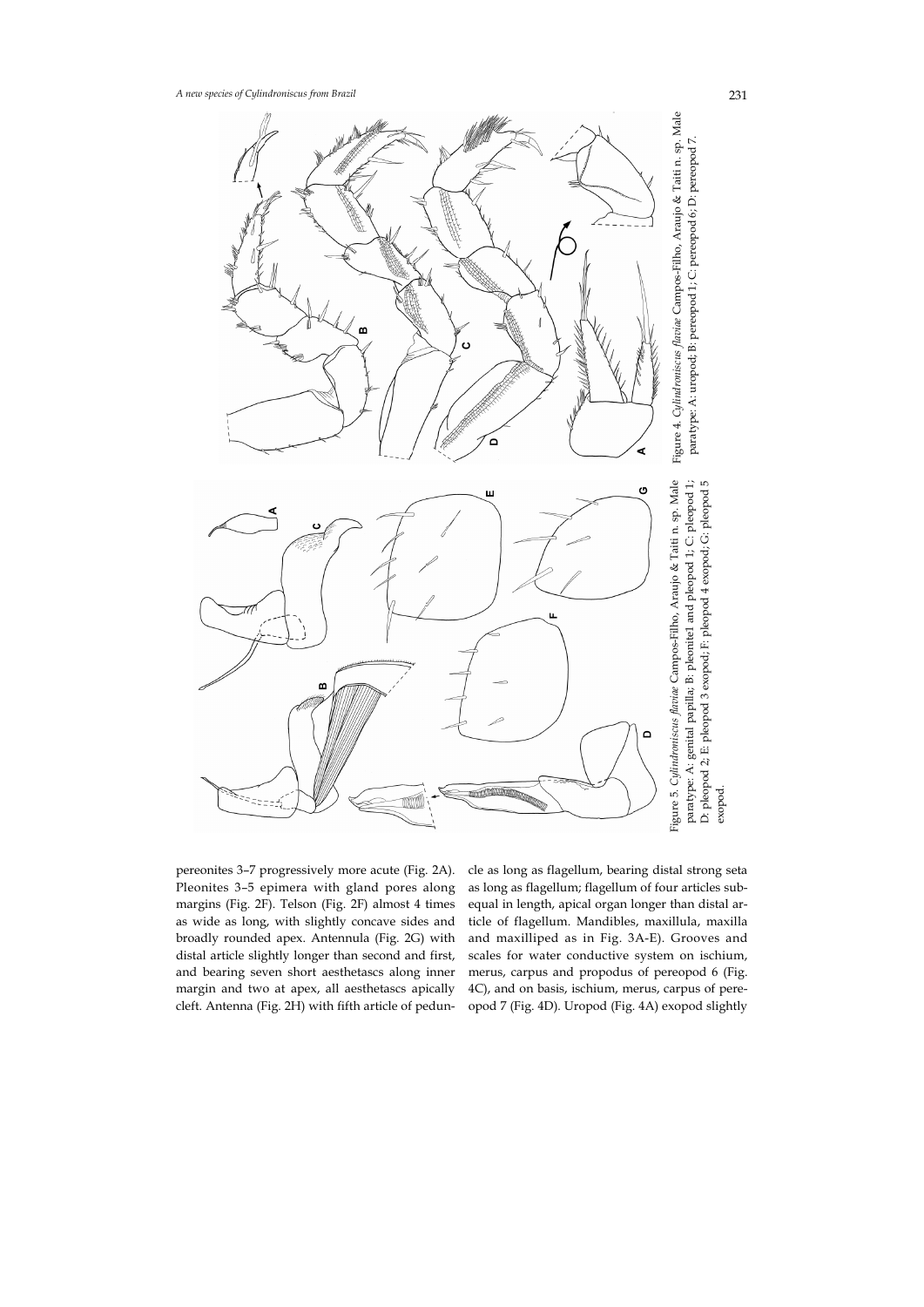longer than endopod.

Male: Pereopods 1-6 (Fig. 4B) without any sexual modifications. Pereopod 7 (Fig. 4D) ischium with sternal margin slightly convex; propodus with tergal margin inflated subapically. Genital papilla (Fig. 5A) enlarged on median portion, apical part narrow and elongated. Pleopod 1 (Fig. 5B, C) exopod subtriangular, outer margin concave, distal part rounded and directed outwards; endopod slightly longer than exopod, basal article short, flagelliform distal article almost three times longer than basal one. Pleopod 2 (Fig. 5D) exopod triangular; endopod of two articles, thickset, second article almost twice longer than first, distal part narrower. Pleopod 3 exopod (Fig. 5E) very large, covering most of pleopod 2, quadrangular, bearing eight long setae in two rows. Pleopod 4 exopod (Fig. 5F) quadrangular, bearing seven long setae in two rows. Pleopod 5 exopod (Fig 5G) triangular, slightly longer than wide, bearing six long setae in two rows, outer margin concave.

Etymology. The new species is named after Dr Flávia Pellegatti-Franco, biospeleologist from São Paulo, Brazil, who collected most of the specimens.

Remarks. *Cylindroniscus flaviae* n. sp. is readily distinguishable from all the other species in the genus by the granulated dorsal surface of the cephalon and pereon (vs smooth and setose). It also differs in the number of the antennular aesthetascs (nine vs four in *C. seurati*, eight in *C. yucatanensis*, six in *C. cavivola* and *C. vallesensis*). In *C. maya* there are eight to ten aesthetascs on the antennula but they have apices entire instead of cleft. The male pleopod 1 and 2 of the new species seem also characteristic but a comparison with the other species is not possible since their male characters are not known.

*Cylindroniscus flaviae* n. sp. is widely distributed in several caves of the Açungui Group (Fig. 1C) which are not geologically connected (Bichuette & Trajano 2003). Considering its wide distribution in caves that are isolated, this species can be regarded as a troglophile rather than a troglobiont, and in all probability the species dispersed through endogean habitats. The caves where the new species occurs are inserted in conservation units, which provide them a legal protection (Campos-Filho et al. 2014, Fernandes et al. 2016).

**Acknowledgements.** We are grateful to Profs Marcos Tavares and Maria José from MZUSP for assisting with depositing material; Mr Diego M. von Schimonsky for providing the map; CNPq (Conselho Nacional de Desenvolvimento Científico e Tecnológico) for the scholarship granted to ISC-F (PDE 204468/2014-0), Productivity Fellowship to PBA, and for grants to MEB; ISE-CNR (Consiglio Nazionale delle Ricerche, Istituto per lo Studio degli Ecosistemi, Florence, Italy) for hosting ISC-F during his Postdoctoral fellowship; FAPESP (Fundação de Apoio à Pesquisa do Estado de São Paulo) for financial support to MEB for collecting the material; and ICMBIO (Instituto Chico Mendes de Conservação da Biodiversidade) and Fundação Florestal do Estado de São Paulo for collecting permissions granted to MEB.

#### **References**

- Arcangeli, A. (1929): Isopodi terrestri raccolti in Cuba dal Prof. F. Silvestri. Bollettino del Laboratorio di Zoologia Generale e Agraria del Regio Istituto Superiore Agrario di Portici 23: 129- 148.
- Auler, A.S., Farrant, A.R. (1996): A brief introduction to karst and caves in Brazil. Proceedings of the University of Bristol Spelaeological Society 20:187-200.
- Bichuette, M.E., Trajano, E. (2003): A population study of epigean and subterranean *Potamolithus* snails from southeast Brazil (Mollusca: Gastropoda: Hydrobiidae). Hydrobiologia 505(1): 107-117.
- Brandt, J.F. (1833): Conspectus Monographiae Crustaceorum Oniscodorum Latreillii. Byulleten moskovskogo Obshchestva Ispŷtateleĭ Prirodŷ 6: 171-193, pl. 4.
- Brian, A. (1951): Descrizione di un nuovo genere di trichoniscide raccolto in una grotta ligure da Mario Franciscolo (isopodo cavernicolo). Bollettino della Società Entomologica Italiana 81: 22-25.
- Campos-Filho, I.S., Araujo, P.B., Bichuette, M.E., Trajano, E., Taiti, S. (2014): Terrestrial isopods (Crustacea: Isopoda: Oniscidea) from Brazilian caves. Zoological Journal of the Linnean Society 172: 360-425.
- Campos-Filho, I.S., Mise, K.M., Sessegolo, G.C. (2015a): A new species of *Trichorhina* Budde-Lund, 1908 (Isopoda: Oniscidea: Platyarthridae) from Paraná caves, southern Brazil. Nauplius 23(2): 112-119.
- Campos-Filho, I.S., Taiti, S., Araujo, P.B. (2015b): Taxonomic revision of the genus *Benthana* Budde-Lund, 1908 (Isopoda: Oniscidea: Philosciidae). Zootaxa 4022: 1-73.
- Campos-Filho, I.S., Bichuette, M.E., Taiti, S. (2016): Three new species of terrestrial isopods (Crustacea, Isopoda, Oniscidea) from Brazilian caves. Nauplius 24: e2016001.
- Cardoso, G.M., Campos-Filho, I.S., Araujo, P.B. (2016): The genus *Dubioniscus* Vandel, 1963 (Oniscidea, Dubioniscidae) with descriptions of two new species from Brazil. Tropical Zoology 29(3): 111-133.
- Colombo, A.F., Joly, C.A. (2010): Brazilian Atlantic Forest *lato sensu*: the most ancient Brazilian forest, and a biodiversity hotspot, is highly threatened by climate change. Brazilian Journal of Biology 70(3, suppl.): 697-708.
- Costa, S.L.N, Campos-Filho, I.S., Araujo, P.B. (2014): New species and new records of *Benthana* Budde-Lund, 1908 (Isopoda: Oniscidea: Philosciidae) from southern Brazil. Papéis Avulsos de Zoologia 54(13): 169-176.
- Erhard, F. (1997): Das pleonale Skelet-Muskel-System und die phylogenetisch-systematische Stellung der Familie Mesoniscidae (Isopoda: Oniscidea). Stuttgarter Beiträge zur Naturkunde, Serie A 550: 1-70.